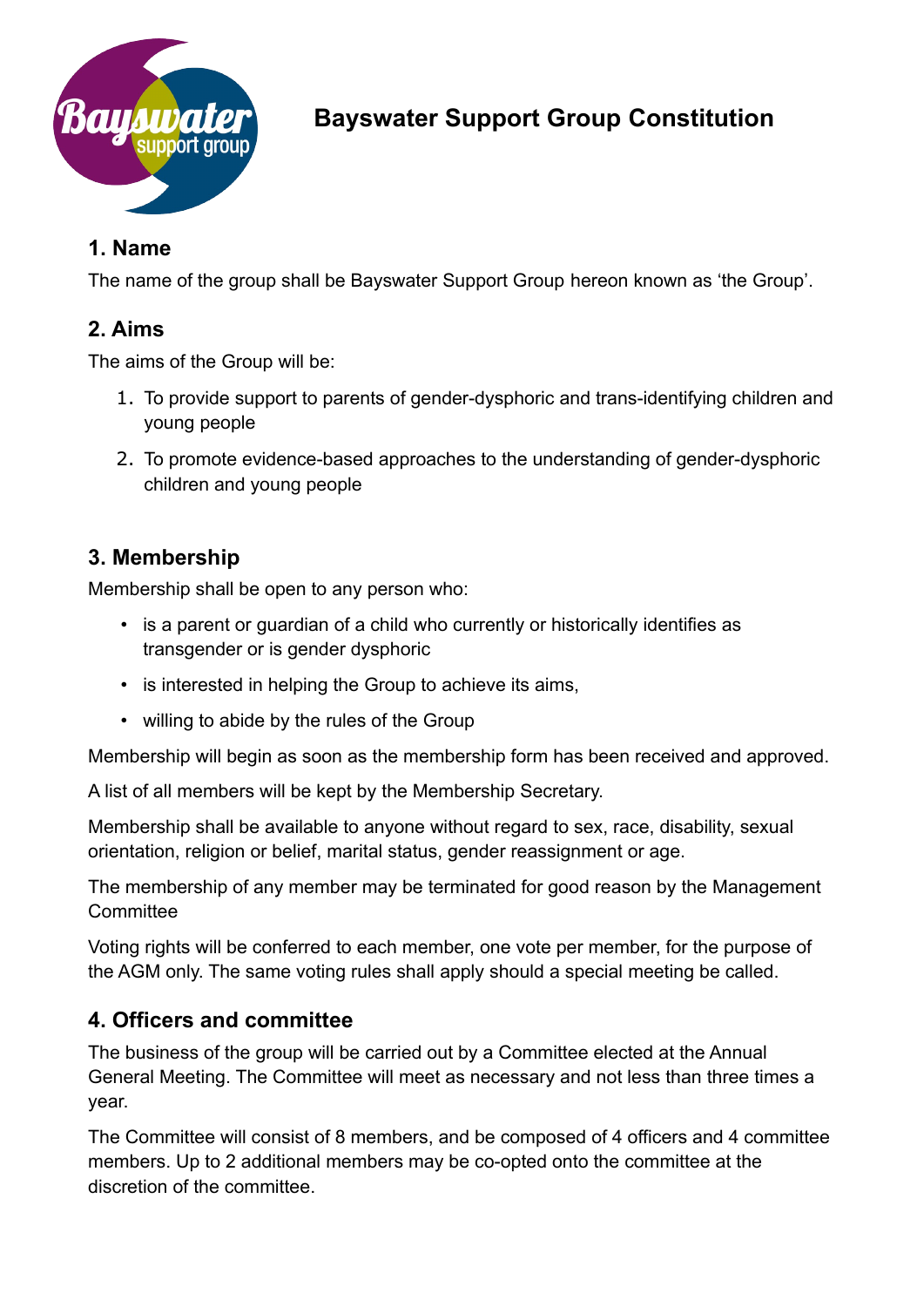The officers' roles are as follows:

- Chair, who shall chair both general and committee meetings
- Secretary, who shall be responsible for the taking of minutes and the distribution of all papers
- Membership secretary, who shall be responsible for keeping records of members
- Treasurer, who shall be responsible for maintaining accounts
- (a) The duties of the Chairperson are to:
	- 1. Chair meetings of the Committee and the Group
	- 2. To represent the Group at functions/meetings that the Group has been invited to
	- 3. Act as spokesperson for the Group when necessary
- (b) The duties of the Secretary are to:
	- 1. Take and keep minutes of meetings
	- 2. Prepare the agenda for meetings of the Committee and the Group in consultation with the Chairperson
	- 3. Deal with correspondence
	- 4. Collect and circulate any relevant information within the Group

(c) The duties of the Treasurer are to:

- 1. Supervise the financial affairs of the Group
- 2. Keep proper accounts that show all monies collected and paid out by the Group
- (b) The duties of the Membership Secretary are to:
	- 1. Maintain the membership list

Any Committee member not attending a meeting without apology for three months will be contacted by the Committee and asked if they wish to resign.

The Committee meetings will be open to any member of the Group wishing to attend, who may speak but not vote.

### **5. Meetings**

#### **5.1. Annual General Meetings**

An Annual General Meeting (AGM) will be held within fifteen months of the previous AGM.

All members will be notified in writing at least 3 weeks before the date of the meeting, giving the venue, date and time.

Nominations for the committee may be made to the Secretary before the meeting, or at the meeting.

The quorum for the AGM will be 10% of the membership or 10 members, whichever is the greater number.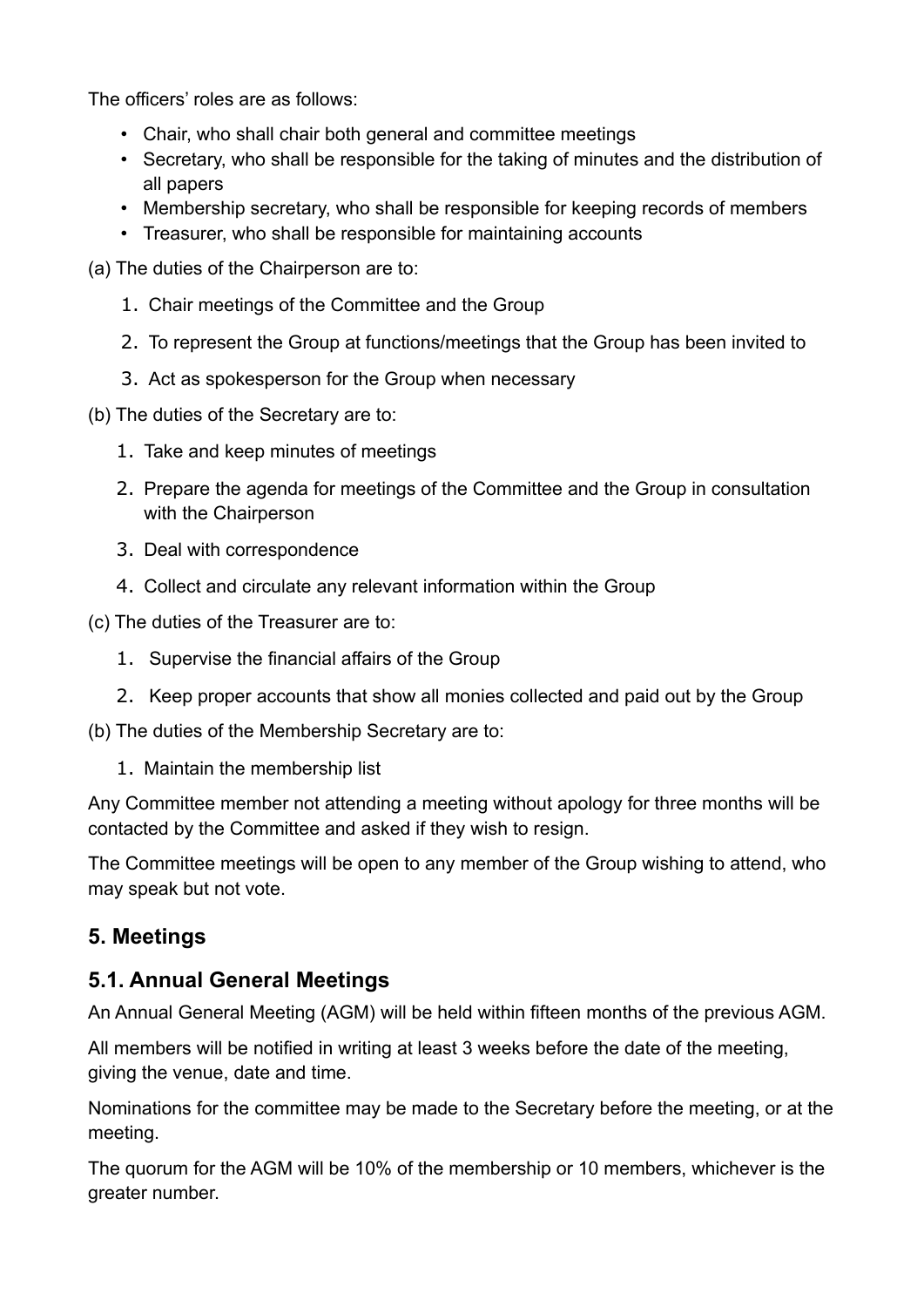At the AGM:-

- The Committee will present a report of the work of the Group over the year.
- The Committee will present the accounts of the Group for the previous year.
- The officers and Committee for the next year will be elected.
- Any proposals given to the Secretary at least 7 days in advance of the meeting will be discussed.

## **5.2 Special General Meetings**

The Secretary will call a Special General Meeting at the request of the majority of the committee or at least eight other members giving a written request to the Chair or Secretary stating the reason for their request.

The meeting will take place within twenty-eight days of the request.

All members will be given three weeks notice of such a meeting, giving the venue, date, time and agenda, and notice may be made by email or post.

The quorum for the Special General Meeting will be 10% of the membership or 10 members, whichever is the greater number.

### **5.3 Committee Meetings**

Committee meetings may be called by the Chair or Secretary. Meetings will take place three times a year, in person or via online conferencing.

Committee members must receive notice of meetings and an agenda at least 7 days before the meeting.

The quorum for Committee meetings is three Committee officers and one committee member.

### **6. Rules of Procedure for meetings**

All questions that arise at any meeting will be discussed openly and the meeting will seek to find general agreement that everyone present can agree to.

If a consensus cannot be reached a vote will be taken and a decision will be made by a simple majority of members present. If the number of votes cast on each side is equal, the chair of the meeting shall have an additional casting vote.

# **7. Finances**

Any money obtained by the Group shall be used only for the Group.

Any bank accounts opened for the Group shall be in the name of the Group.

An account will be maintained on behalf of the Group at a bank agreed by the committee. Three cheque signatories will be nominated by the Committee (one to be the Treasurer). The signatories must not be related nor members of the same household.

All payments will be signed by two of the signatories.

• For cheque payments, the signatories will sign the cheque.